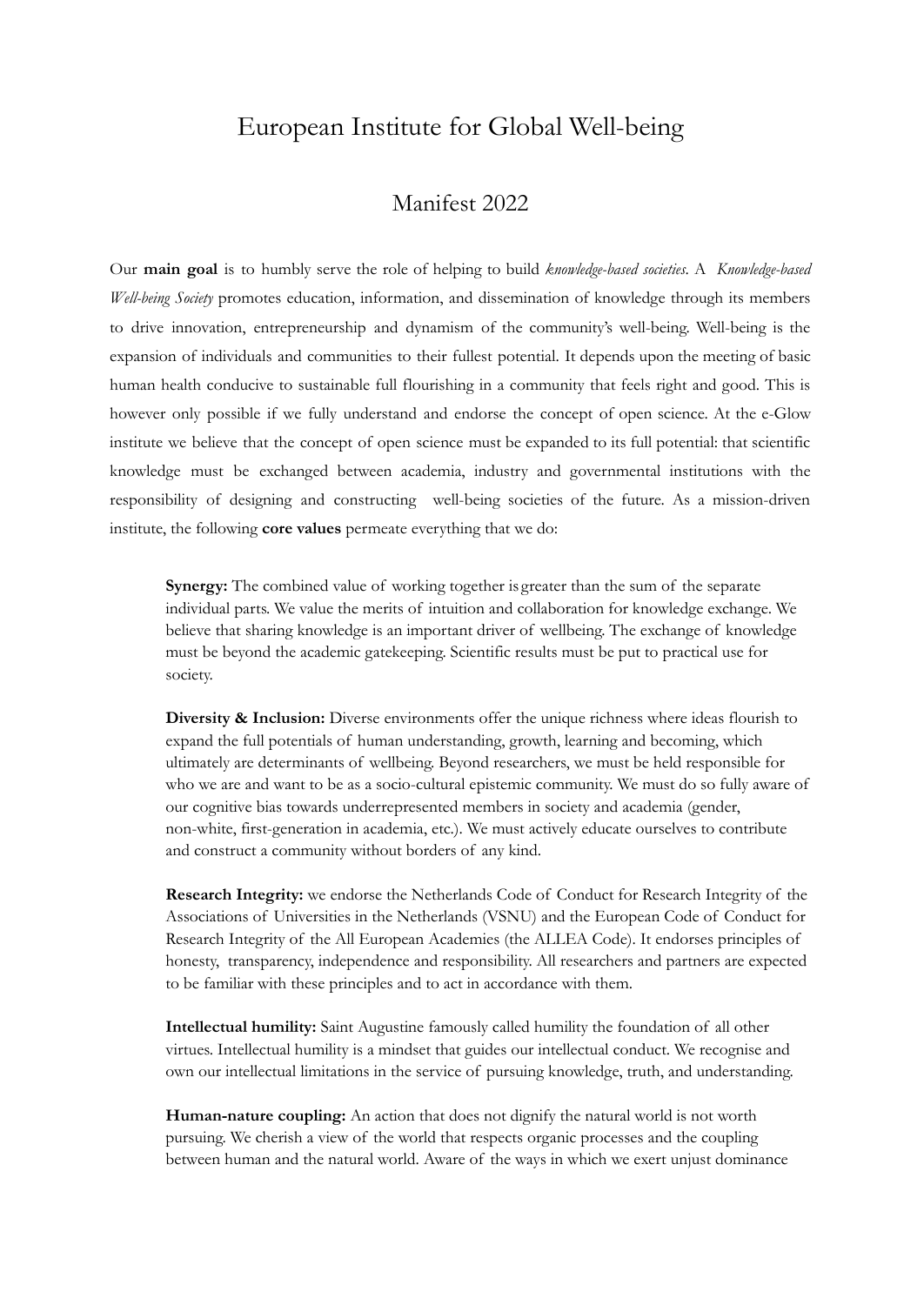over nature, especially when it comes to technology, we advocate for an attitude that values earth and embraces all life.

**Interdisciplinarity:** we make no hierarchical distinctions between sources of knowledge. We believe that all areas, methods, and techniques contributing to the elucidation of a question or a problem have an important role to play. The more these areas dialogue, the closer we are to a full picture or model of phenomena in the natural world.

We live today in the digitalisation era. While technology has always been a major component of the history of human evolution, the more tech-driven the sociocultural environments though the bigger the challenges. From stones and sticks to spaceships, technology aims at solving human issues promising prosperity, safety, health and sustainability. Research however shows that rapid digitalisation and technology leads to (1) *greater inequality*, not only in terms of its access *per se* but also algorithm bias (Gui and Büchi, 2021; Yu et al., 2018); (2) *rising authoritarianism* with the exploiting of AI markets in ways that further erode the privacy and autonomy of their users (Walker, Kalathil and Ludwig, 2020); and *rampant misinformation* with the manipulation of public perspective via online disinformation propagating destructive biases and fears as the psychological bases of prejudice and political conservatism (Anderson, Rainie and Vogels, 2021; Ray and George, 2019). Infinite lines of code make unjustified distinctions between people based on groups they belong to or are perceived to belong to (e.g. social status, gender, race, etc.). This is a problem increasingly becoming evident in diverse fields of society: education (Baker and Hawn, 2021); autonomous systems (Danks and London, 2017, Howard and Borenstein, 2018); health care (Panch, Mattie and Atun, 2019); fair economic distribution and decisions (Cowgill and Tucker, 2020; 2019), in the courtroom (Rozhkova, 2022; Cowgill and Tucker, 2019), to name a few.

The recognition of the situatedness of technological environments in this manner allows us to directly address and design strategies to overcome its embedded societal issues such as discrimination, sustainability, misinformation. This is possible if we highlight central aspects of sociocultural settings, like nature, body, and identity, in the omnipresence of *technoscientific* discourses and practices. Scientific knowledge and technological worlds are active constructions of entangled material, social, and historical agents. Urgent topics of research include environmental harm, digital media, cyborg bodies, biotechnology, disability, etc. It is required to develop new theories on how politics of identity markers root the processes of technical change and power relations nurtured by a sociocultural setting (Costello and Floegel, 2021; Åsberg and Lykke, 2010). Weber (2006) suggests a way forward through three steps:

(1) *denaturalisation*, adopting a stance of the continuity between nature and culture, in which technoscientific work does not aim to create but to continue the work of nature. Nature, organisms, and bodies evolve together with technology;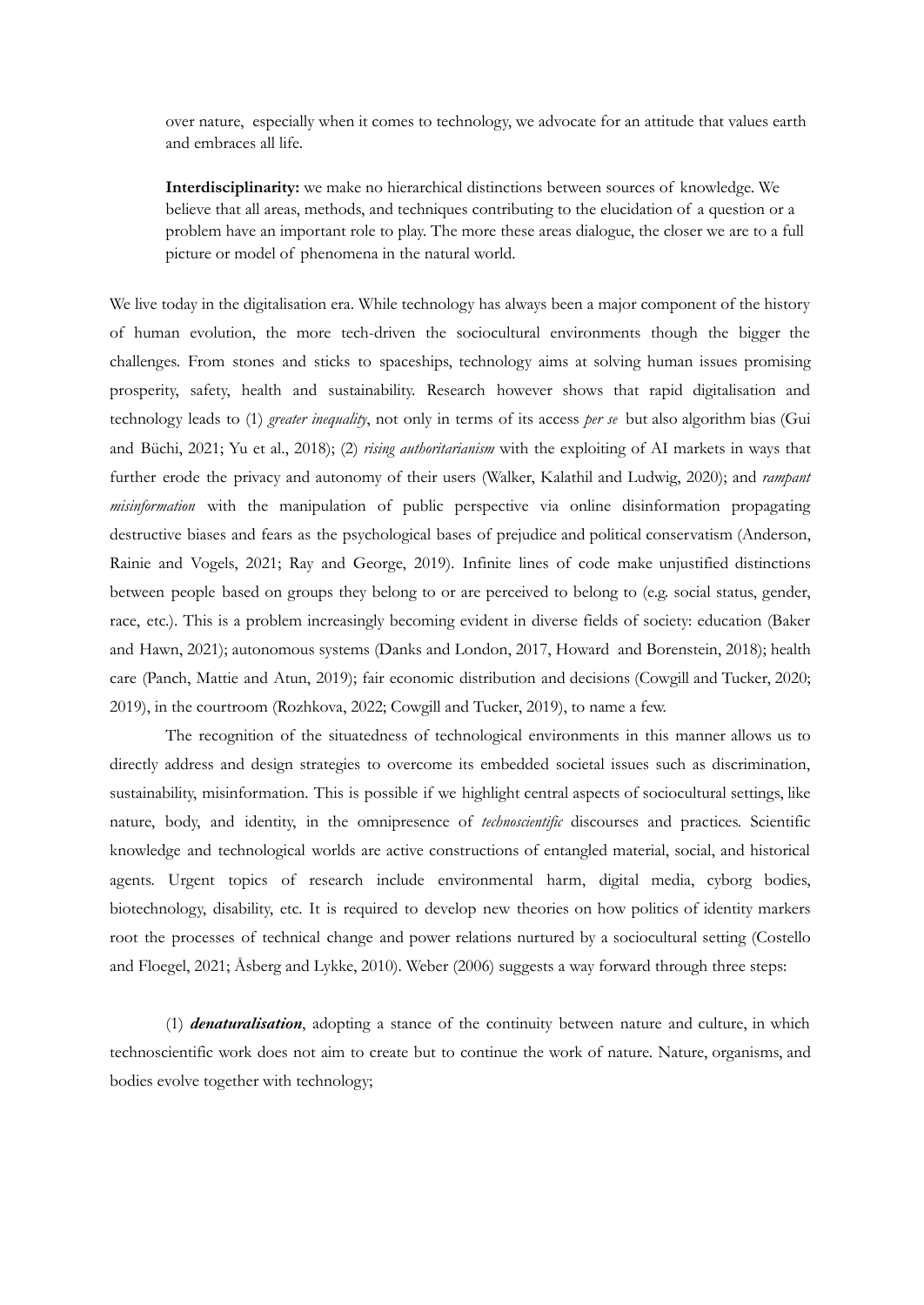(2) *dematerialisation*: understanding that concepts employed in daily life, e.g. women, black people, etc. are not a natural category but used as a form of a sociocultural practice with meanings. That these meanings are flexible to change.

(3) *renaturalisation*: initiating the process of empowerment of those who do not fit the margins of the production of knowledge and culture.

The realisations that technical change is a continuation of the work of nature, that identity markers root the processes of technical change, and that knowledge is situated, i.e. socio-cultural meanings are embedded in technoscientific practices, offer directions to the construction of societies and communities that fell right and a good for everyone: i.e. *knowledge-based well-being societies*. A *Knowledge-based Well-being Society* is however only possible if **research results and data are put to practical use** by the industry, government and societal organisations with the responsibility of designing the communities. It has been scientifically shown that the industry-academia knowledge exchange adds value for all parties (Delannoy, 2022; Marijan and Gotlieb, 2021; Lanz, Pieters and Ghabcheloo, 2019). The European Commission thereby has issued a directive encouraging the transition to "making results work for society" (European Commission, 2021). In the same document, it is shown that Europe is a scientific powerhouse with 79 % of the European citizens are interested in new scientific discoveries; the EU counts 1.97 million researchers and produces one-third of the world's scientific publications. However, only 35% of academics report cooperation with non-academic actors. The question then is: can we effectively valorise knowledge? One important step forward is to build the bridges between academia and those with the responsibility to construct communities, i.e. technological environments and smart living. More precisely, build the links between those who have a role to play in knowledge generation, such as academia, industry, governmental institutions to make results work for society, especially, in the creation of well-being societies of the future.

**Research priorities** in 2022-2023 are the creation and/or repair of the connection between humans and nature. It is crucial to repair and reconnect our societies with nature, respecting organic processes and the coupling between humans and the natural world. Aware of the unjust dominance over nature, especially when it comes to technology, sustainable development should be committed to an attitude that values earth and embraces all life. With this in mind, we have defined three main research areas:

(1) *Multisensory and social experience:* it is urgent to create and/or repair the connections with our humanity and nature. This area focuses on understanding how the world is experienced in their global and local socioculturally situatedness. It does so by focusing on the lived body as what brings existence into being and mediates the experience of the world expressed in language and art, history, politics, and nature. Philosophical analysis and psychology and phenomenology experiments are crucial to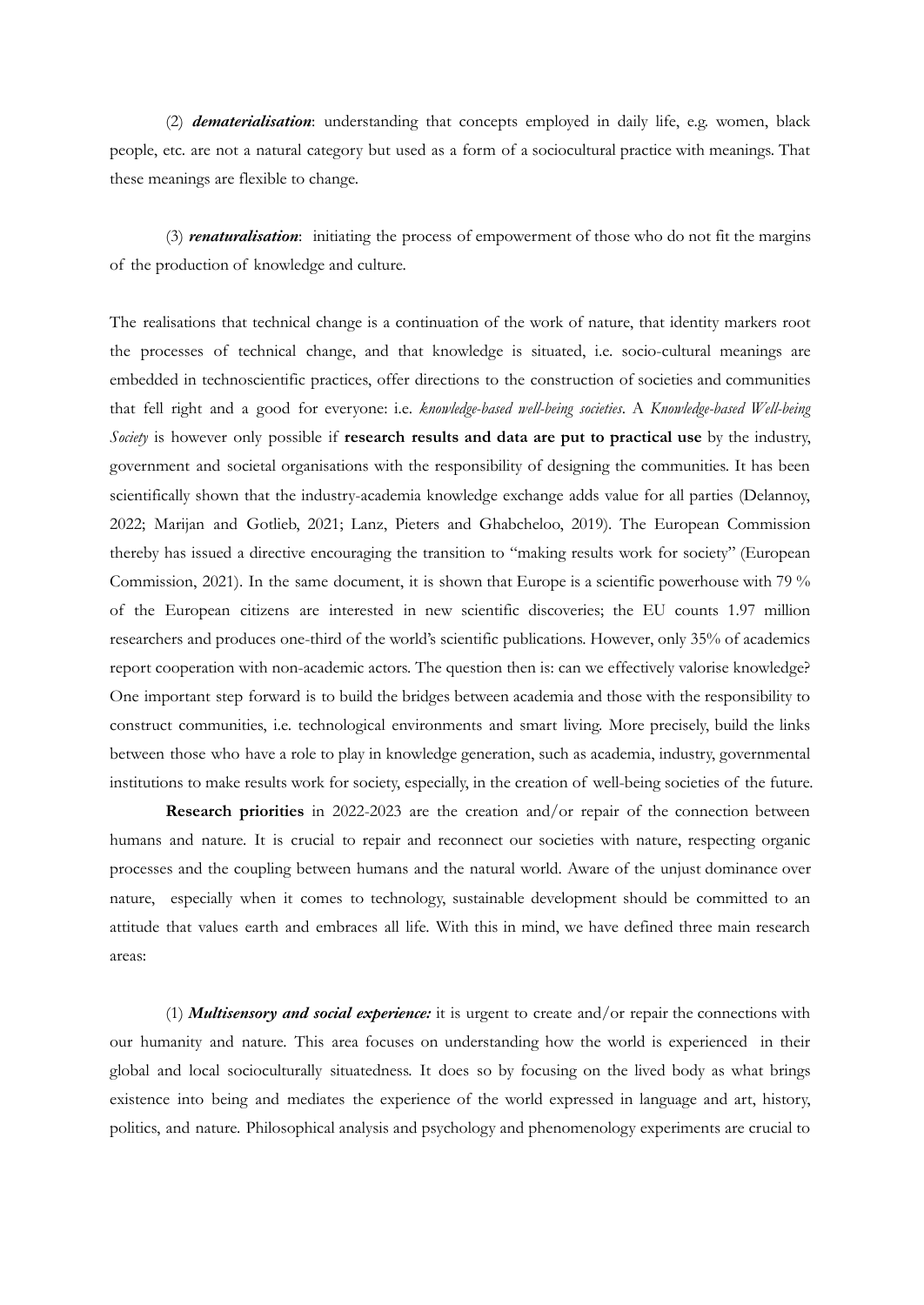elucidate upon how to create/repair connections. Topics include perceptual experience, immersive bonding, social embodiment, big questions such as love, sacrifice and virtue.

(2) *Smart environments and mental health:* a prominent question is how to work with technology and build smart environments *for* mental health? Studies on urban mental health reveal positive associations between urbanism and general mental health conditions. The practices that emerge within increasingly digitised societal niches and their effects on mental health is less understood. Digitalisation increasingly determines and shapes the ways in which we collectively organise and live, especially in urban settings. Evidence shows that urbanisation factors are linked to common mental conditions (van der Wall et al. 2021). The link between mental health and urbanisation is accentuated in digitised aspects of societal organisation.

(3) *Bio-inspired AI and sustainable technology:* we exert unjust dominance over nature, especially when it comes to technology. In technology and artificial intelligence, it is urgent to advocate for an attitude that values earth and embraces all life. We must motivate and develop sustainable technology. Sustainable technology is a technology that uses the least software power and hardware resources to generate an outcome. A research goal of the future must be to develop the software and hardware that prototypes sustainable alternatives to real-world use of technology.

## **References**

Anderson, J., Rainie, L., & Vogels, E. A. (2021). Experts say the 'new normal' in 2025 will be far more tech-driven, presenting more big challenges. *Pew Research Center*, *18*.

Åsberg, C., & Lykke, N. (2010). Feminist technoscience studies. *European Journal of Women's Studies*, *17*(4), 299-305.

Baker, R. S., & Hawn, A. (2021). Algorithmic bias in education. *International Journal of Artificial Intelligence in Education*, 1-41.

Costello, K. L., & Floegel, D. (2021). The potential of feminist technoscience for advancing research in information practice. *Journal of Documentation*.

Cowgill, B., & Tucker, C. E. (2019). Economics, fairness and algorithmic bias. *preparation for: Journal of Economic Perspectives*.

Cowgill, B., & Tucker, C. E. (2020). Algorithmic fairness and economics. *Columbia Business School Research Paper*.

Danks, D., & London, A. J. (2017, August). Algorithmic Bias in Autonomous Systems. In *IJCAI* (Vol. 17, pp. 4691-4697).

Delannoy, J. Y. P. (2022). Effective Industry–Academia Collaboration Driving Polymer Innovation. *ACS Polymers Au*.